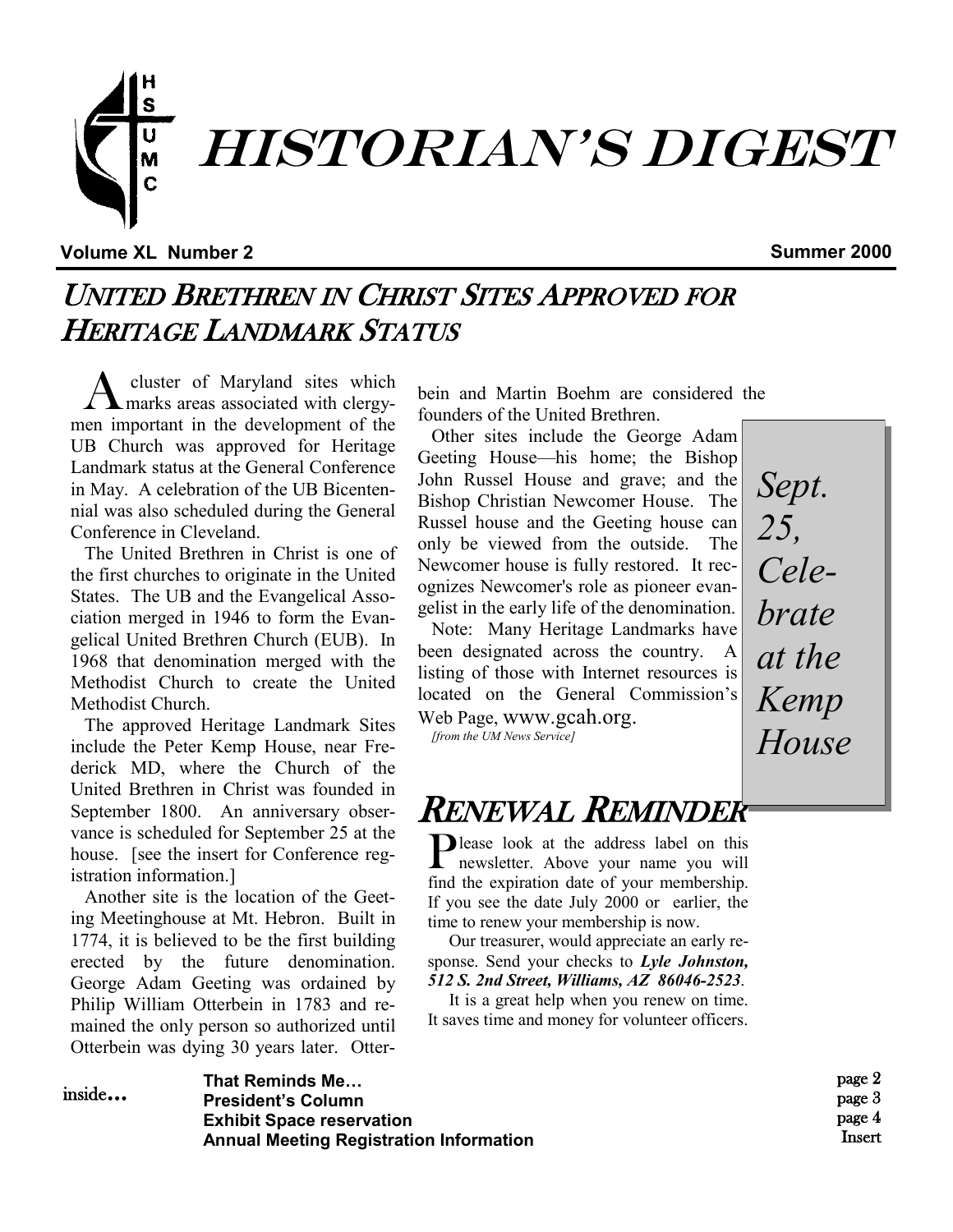### THAT REMINDS ME... Robert Drew Simpson

Recently an inquiry came to our attention at the<br>
United Methodist Archives and History United Methodist Archives and History Commission. Could we locate the New York Christian Advocate for January and May, 1849? Two advertisements were the point of the inquiry. I found the issues and the advertisements were fascinating. They were for a Methodist Episcopal Church commercial venture to organize and transport a Method-

ist colony to the Gold regions. None of us at the Archives had ever run upon such an enterprise before. I thought it would interest some of our readers and especially California Methodists to see these advertisements.

The January 11 advertisement was entitled, California Mutual Benefit and Joint Stock Association, and was obviously sponsored by enterprising east coast Methodists.

# transport a Methodist colony to the Gold regions

To

and

organize

### California Mutual Benefit **AND JOINT STOCK ASSOCIATION.**

A company is now forming in this city, with the above title, for the purpose of trading and mining in California.

The plan of this Association is to form a community of from fifty to eighty persons, each to invest \$300, to be deposited in bank, in the name of the contributor, for the purpose of purchasing a suitable vessel, and fit her out with provisions for one year, and necessary articles for mining and trading; the vessel to carry the company by way of Cape Horn, and to be used as a home when in California.

Persons wishing to join this Association must be members of the METHODIST CHURCH, well recommended, men of strong constitutions, industrious habits, teetotalers, warmhearted Christians, who will carry out the principles of Christianity wherever they go, and under all circumstances, and will share and share alike, having no separate interests, submitting to the decision of the majority in all cases, as all matters connected with the Association will be decided by plurality of votes of all the stockholders. Those who approve the plan, and answer the description of persons above stated, will have all necessary information by addressing a letter, post paid, with the name, and where an interview can be had, to Dec. 27, .2t. W. H., New York Post Office

The second advertisement appeared on May 10, 1849. Here we learn more about the nature of the venture. They now own a ship, the Arkansas, being freighted and prepared for departure for San Francisco by way of Cape Horn. The reference to all participants being Methodist has been changed to "persons of religious or good moral character." Perhaps not enough Methodists enlisted. But note the ship will have in its company a chaplain, a physician, a geologist and assayer and mining machinery. Clearly gold was their goal and they had come to stay awhile.

#### **FOR SAN FRANCISCO**

A ND THE GOLD REGIONS. The packet-ship Arkansas,<br>A of 627 tons register, P.W. Shepherd, master, is now ND THE GOLD REGIONS. The packet-ship Arkansas, receiving Freight, and will sail as soon as freighted for California. She is a superior vessel, and her accommodations for passengers are excellent. This ship is owned by the California Mutual Benefit and Joint Stock Association, which is formed of persons of religious or good moral character, who take with them a chaplain, a well qualified Physician, a Geologist and Assayer, with the most approved machinery for mining. A few more persons answering the above character will be received into the Association, if application be made soon—\$300 is the price of a shareholder to this voyage, a share in all the property of the Association, and provisions for 18 months. To persons desiring agreeable companions and trust-worthy partners this Association offers peculiar inducements. Several gentlemen with their families have already taken passage. Persons wishing passage in the cabins, or saloon with the Association, may apply to Thos. Wardle, 89 South-street, or to James Bishop & Co., No. 3 Beaver-St., N.Y. For shares in the Association apply personally or by letter, post-paid, to Rev. C. Lathrop 98 Broadway, N.Y. The ship can be seen at Pier 36 East River, near Catharine Market.

*New York, May 3, 1849.* Ma10,3t.

It should be added as a part of California Methodist history that the following September in 1849

*(Continued on page 4)*

#### HOW DO IJOIN? **MEMBERSHIP CATEGORIES**

| Individual:  | \$30 per year;            |
|--------------|---------------------------|
|              | \$55 for two years        |
| Student:     | \$20 per year             |
| Family:      | \$36 per year;            |
|              | \$67 for two years        |
| Institution: | \$43 per year;            |
|              | \$80 for two years        |
| Benefactor:  | \$100 per year (\$70 gift |
|              | credit for tax purposes)  |
| Life:        | \$500                     |
|              |                           |

 \*Outside U.S.A., add \$2 per year for postage. Some UM conference historical societies offer reduced joint memberships.

 \*Memberships are entered quarterly: January 1, April 1, June 1, or October 1 (allow 4 weeks for processing)

 Make checks payable to the Historical Society and send to:

#### **Lyle Johnston, Treasurer 512 So. 2nd St. Williams, AZ 86046-2523**

Consider a gift membership for a family member, friend, colleague, or local church library! Recipients will receive a special letter acknowledging the gift.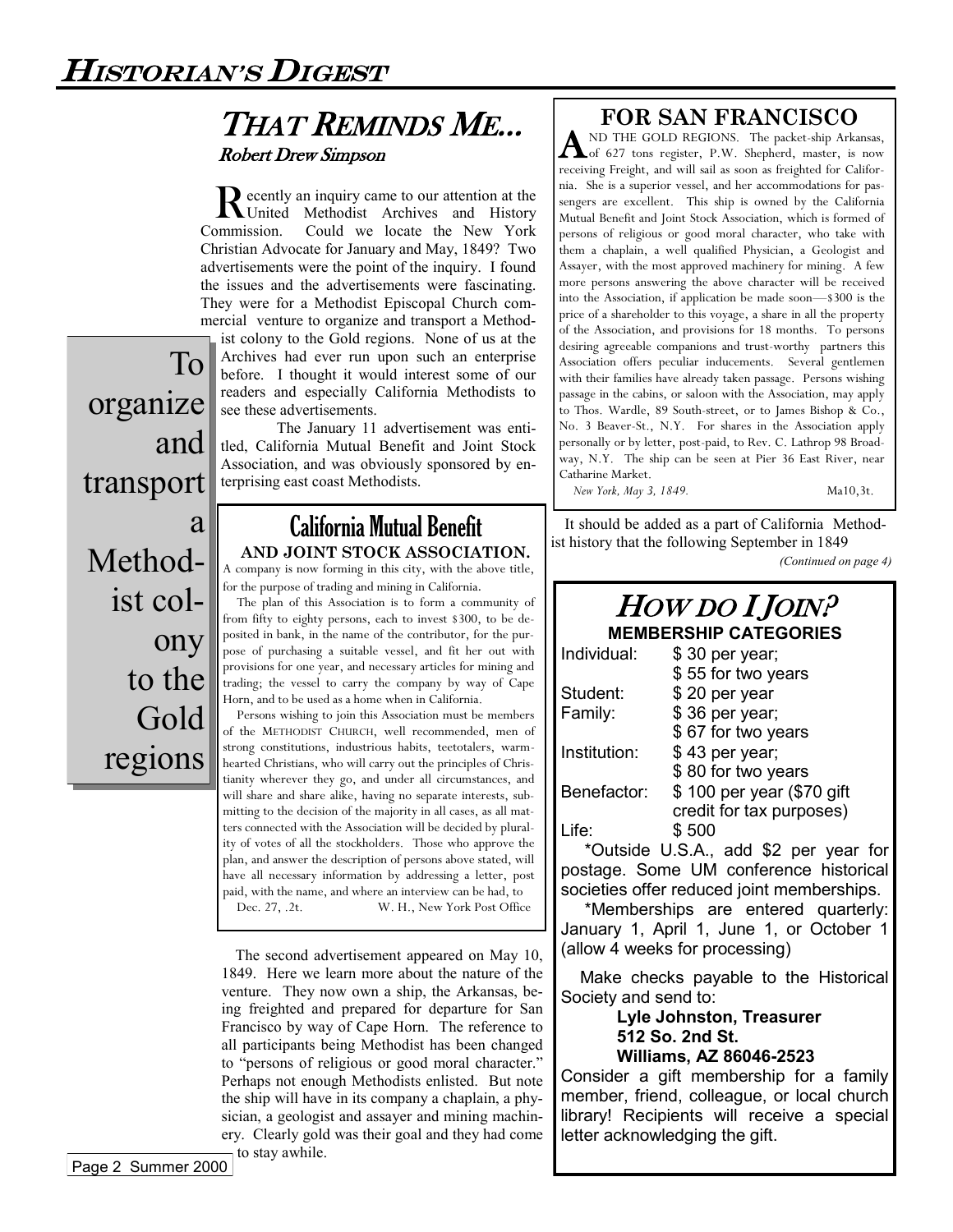HISTORIAN'S DIGEST

## HISTORICAL SOCIETY OF THE UMC

**John E. Sims, President** 702 Woodland Drive East St. Joseph, IL 61873 (217)469-2050h (2515w) *jesims@juno.com*

**James Holsinger, Vice President** 4705 Waterside Court Lexington, KY 40513 (606)224-8250 *jwh@pop.uky.edu*

**Nancie Fadeley, Secretary** 260 Sunset Drive Eugene, OR 97403 *(612)870-0058 nfade@OREGON.UOREGON.edu* 

**Lyle Johnston, Treasurer** 512 So. 2nd St. Williams, AZ 86046-2523 (520)635-2511 **(Send memberships to Lyle Johnston.)**

**Editorial Correspondence** ... to: E. Joy Dodson, Editor Smiley Memorial Library Fayette, MO 65248 *(660)248-6279 Jdodson@cmc.edu* 

**Change of Address** ... to: Historian's Digest c/o Fern Christensen 1017 Oma Street Natchitoches, LA 71457 (318)352-8206

**That Reminds Me** ... to: Robert Drew Simpson P. O. Box 127 Madison, NJ 07940

#### **Section Chairpersons:**

**Thelma Boeder, Local Church** 122 W. Franklin Avenue #400 Minneapolis, MN 55404 (612-870-0058x249) *Tboeder@pclink.com* **Robert Sledge, Education and Research** McMurry University Dept. of History Abilene, Texas 79697-0638 (915)793-3864 *sledger@mcmurryadm.mcm.edu* **Faith Richardson, Genealogy** 168 Mt. Vernon Street Newton, MA 02465-2517 (617-332-1971) *Clyta@aol.com* **Lois Yost, Commissions & Historical Societies** 12021 Orange Grove Dr. Tampa, FL 33618 *jamesyost@aol.com*

## PRESIDENT'S COLUMN

JOHN E. SIMS

Recently in the church I pastor, slips of paper<br>covered with doodles have been appearing ecently in the church I pastor, slips of paper after each worship service. The head usher told me the Junior and Senior High youth groups have started rating the sermon by the quantity of paper covered in doodling! It seems the more doodle-covered paper in a worship service indicates the sermon was either too long, too boring, or both!

Evaluation by doodle seems to me to be just one of many ways to evaluate performance. How do we as historians, archivists, librarians, and seminary persons evaluate OUR performance? Is it by the number of letters processed or the quantity of replies produced during a given period? Is it the number of articles written or workshops given? Is it the quantity of libraries visited or resources researched? The Scriptures say all of us are inclined to a kind of "works righteousness" which is manifested in busy work. As Historical Society members, our task is not quantity but quality! We will never know the complete background of the past which we preserve and for which we provide stewardship. What we do is take the time to share the QUALITY of what we hold in stewardship for the future generations of historians.

In whatever you do, focus on the quality; the quality of providing the information needed by others as they work on their little bit of the past. By doing history this way, we won't have to worry about "doodle evaluation".

"Potius Sera Quam Nunquam" - Titus Livius

# COLUMNIST NEEDED

Dr. Robert Simpson has asked to be "released" from his regular columnist duties. He has been assigned additional duties at the General Commission on Archives & History, and will be unable to continue with the column.

I don't know how long Dr. Simpson has been writing his column, but I have greatly enjoyed it. He finds tidbits that make history fun and exciting. Thanks Dr. Simpson!

Any volunteers to take on the task? Historian's Digest is published 4 times a year, each article is roughly 250 words.

Contact President John Sims or Editor Joy Dodson to volunteer. No one can fill Dr. Simpson's shoes, but maybe you can create and wear a new pair.